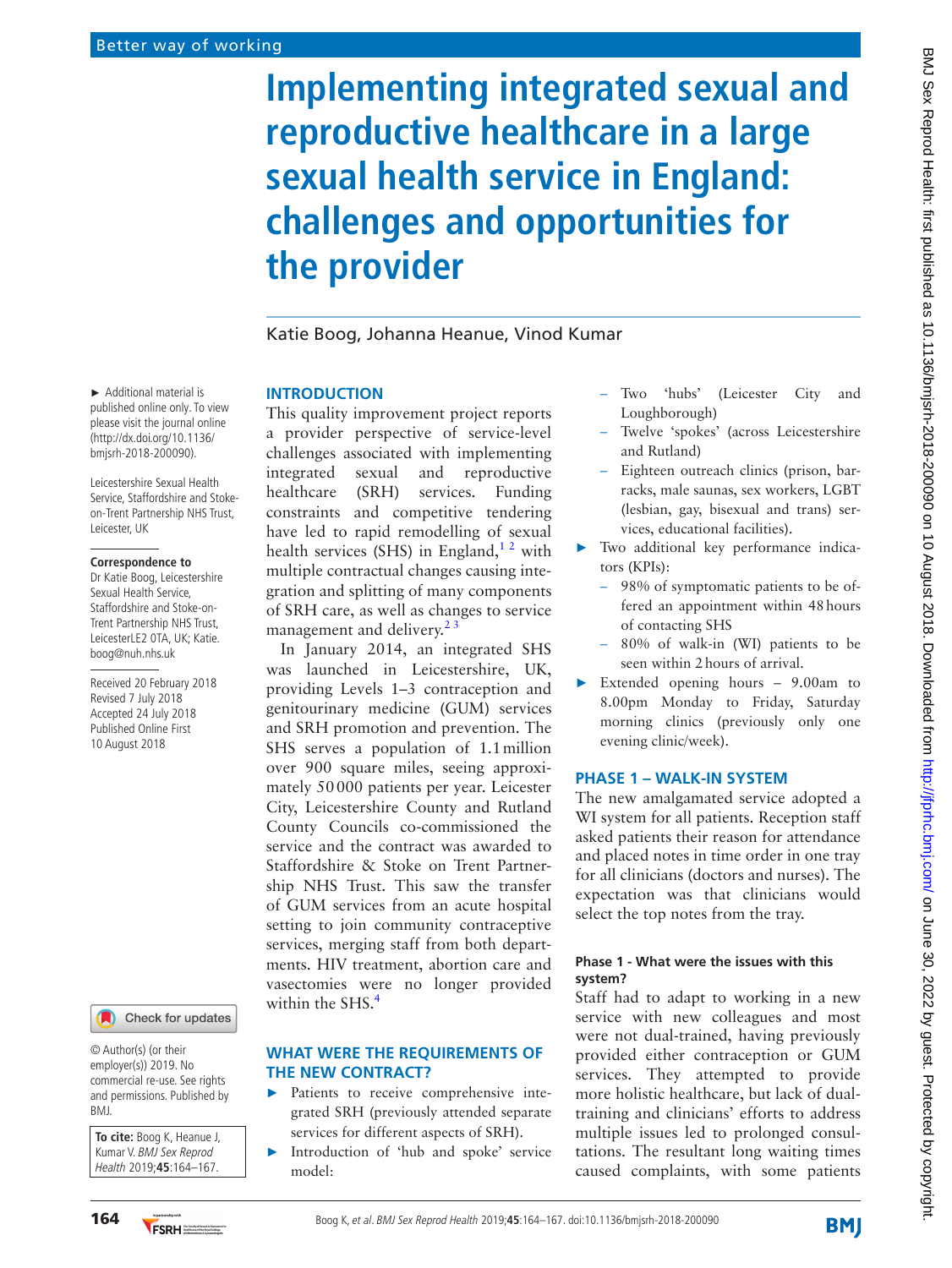choosing to leave the SHS without being seen. Additionally, staff felt pressurised to catch up time, often missing breaks with no time for training/development.

The random allocation based on arrival times meant staff without appropriate skills could end up trying to manage patients with complex needs, such as post-exposure prophylaxis following sexual exposure (PEPSE), emergency contraception and sexual assault care. There were concerns that this could result in misdiagnosis and patients not receiving appropriate care. GUM specialty registrar training was affected as the unpredictable case-load could not guarantee adequate training. Patients attending for intrauterine contraception often occupied senior clinicians' time, resulting in other patients with complex problems being seen by junior staff. Additionally, many clinicians were not confident managing both contraception and GUM, and selected patients based on their presentation rather than time order, leading to longer waiting times.

There were many practical challenges of merging services, including staff working in different geographical areas, having to adapt clinic spaces to accommodate new SRH activities (eg, microscopy and hyfrecation) and administrative changes associated with changing Trust. Extended opening hours were not coupled with increased staffing, therefore staff workload increased, and unfortunately some staff left.

### **Phase 1 - What changes were required to address the issues identified?**

- 1. Ensure an adequate skill mix in clinic, so patient needs were fully met in an appropriate timeframe.
- 2. Patients to be seen by an appropriately trained clinician,<sup>5</sup> based on their presentation rather than arrival time.
- 3. Introduction of protected educational time for clinicians.
- 4. Senior contraception and GUM clinicians to be present in each clinic to see patients and provide advice to colleagues.

Patient feedback forms were reviewed, staff were consulted on these issues, and ideas were gathered for Phase 2.

# **Phase 2 – Implementing changes after Phase 1**

Clinical skills and training needs for each clinician were identified and mapped in Excel. This was used to create a rota that ensured sufficient skill mix and presence of lead GUM and contraception clinicians in every clinic.<sup>5</sup> Staff were encouraged to seek support from lead clinicians and colleagues in the clinic, sharing skills/expertise. Healthcare assistants (HCAs) were trained in pregnancy testing and asymptomatic sexually transmitted infection screening. As a result of the skill-mix review, more HCAs and Band 5 nurses were recruited, and a retiring GUM consultant was

<span id="page-1-0"></span>

| <b>Table 1</b> Summary of the three phases in the implementation |
|------------------------------------------------------------------|
| of the new integrated sexual and reproductive healthcare service |

| Phase 1: January                                                                                                                                                                                                                                                                                                                                                                                           | Phase 2: May 2015 -                                                                                                                                                                                                                                                                                                                                                                                                                                                                                                                                                                           | Phase 3: March 2017                                                                                                                                                                                                                                                                                                                                                                                                                                                                                                     |
|------------------------------------------------------------------------------------------------------------------------------------------------------------------------------------------------------------------------------------------------------------------------------------------------------------------------------------------------------------------------------------------------------------|-----------------------------------------------------------------------------------------------------------------------------------------------------------------------------------------------------------------------------------------------------------------------------------------------------------------------------------------------------------------------------------------------------------------------------------------------------------------------------------------------------------------------------------------------------------------------------------------------|-------------------------------------------------------------------------------------------------------------------------------------------------------------------------------------------------------------------------------------------------------------------------------------------------------------------------------------------------------------------------------------------------------------------------------------------------------------------------------------------------------------------------|
| 2014 - May 2015                                                                                                                                                                                                                                                                                                                                                                                            | <b>March 2017</b>                                                                                                                                                                                                                                                                                                                                                                                                                                                                                                                                                                             | - present                                                                                                                                                                                                                                                                                                                                                                                                                                                                                                               |
| One tray of walk-in<br>patient notes for<br>doctors and nurses<br>of all grades to see<br>Walk-in IUD<br>procedures<br>Walk-in complex<br><b>GU</b> patients<br>Online chlamydia<br>▶<br>testing available<br>$(16-25$ -year-olds)<br>No appointment<br>▶<br>clinics<br>No separate 'Screen<br>& Go' clinic list<br>No protected<br>lunchtime teaching<br>for staff<br>Worsening of<br>financial situation | One tray of walk-in<br>▶<br>patient notes for<br>nurses and junior<br>doctors to see<br>Additional tray of<br>▶<br>patients for senior<br>doctor only review<br><b>Booked IUD clinics</b><br>(routine and<br>emergency IUDs)<br>Booked complex GU<br>▶<br>clinics<br>Separate 'Screen &<br>▶<br>Go' lists<br>Walk-in implant<br>▶<br>procedures<br>Separate clinics for<br>▶<br>high-risk groups (eg,<br>young people, MSM)<br>Online chlamydia<br>▶<br>testing available<br>$(16-25$ -year-olds)<br>No protected<br>lunchtime teaching<br>for staff<br>Improvement in<br>financial situation | Zone A/B/C trays<br>Named lists for<br>individual doctors/<br>nurses<br>Booked complex GU<br>▶<br>clinics<br>Separate implant lists<br><b>Booked IUD clinics</b><br>(routine and<br>emergency IUDs)<br>Separate 'Screen &<br>Go' lists<br>Online chlamydia,<br>gonorrhoea, HIV and<br>syphilis testing for<br>over-16s<br>Separate clinics for<br>▶.<br>high-risk groups (eg,<br>young people, MSM)<br><b>Protected lunchtime</b><br>teaching programme<br>for staff education<br>Improvement in<br>financial situation |
| Staff satisfaction                                                                                                                                                                                                                                                                                                                                                                                         | Staff satisfaction score:                                                                                                                                                                                                                                                                                                                                                                                                                                                                                                                                                                     | Staff satisfaction score:                                                                                                                                                                                                                                                                                                                                                                                                                                                                                               |
| score: 2.5/10                                                                                                                                                                                                                                                                                                                                                                                              | 5.0/10                                                                                                                                                                                                                                                                                                                                                                                                                                                                                                                                                                                        | 8.1/10                                                                                                                                                                                                                                                                                                                                                                                                                                                                                                                  |

A self-triage form was drafted to identify reasons for attendance, and reception staff were trained to allocate patients to one of four workstream trays within the WI clinic ([table](#page-1-0) 1):

- 1. Suitable for nurses and junior doctors
- 2. For senior doctors
- 3. Implant procedures
- 4. Asymptomatic screening/pregnancy testing.

Patients identified on the triage form as not being suitable for the WI streams (eg, intrauterine device fit) were booked an appointment in the relevant clinic, as were patients who telephoned requesting an appointment. Pilots were carried out and outcomes presented at a team meeting. Feedback was sought from patients and clinicians.

# **Phase 3 – Implementing suggestions after Phase 2**

A retrospective survey was completed, asking staff for feedback and their own satisfaction scores for each phase. This revealed that clinicians found the unpredictable nature of the clinic prevented them from managing their time efficiently. Teaching and training was a concern as heavy workloads took priority over training and development.

To address concerns around time management, clinicians were allocated their own patient list, according to their expertise, to encourage ownership and allow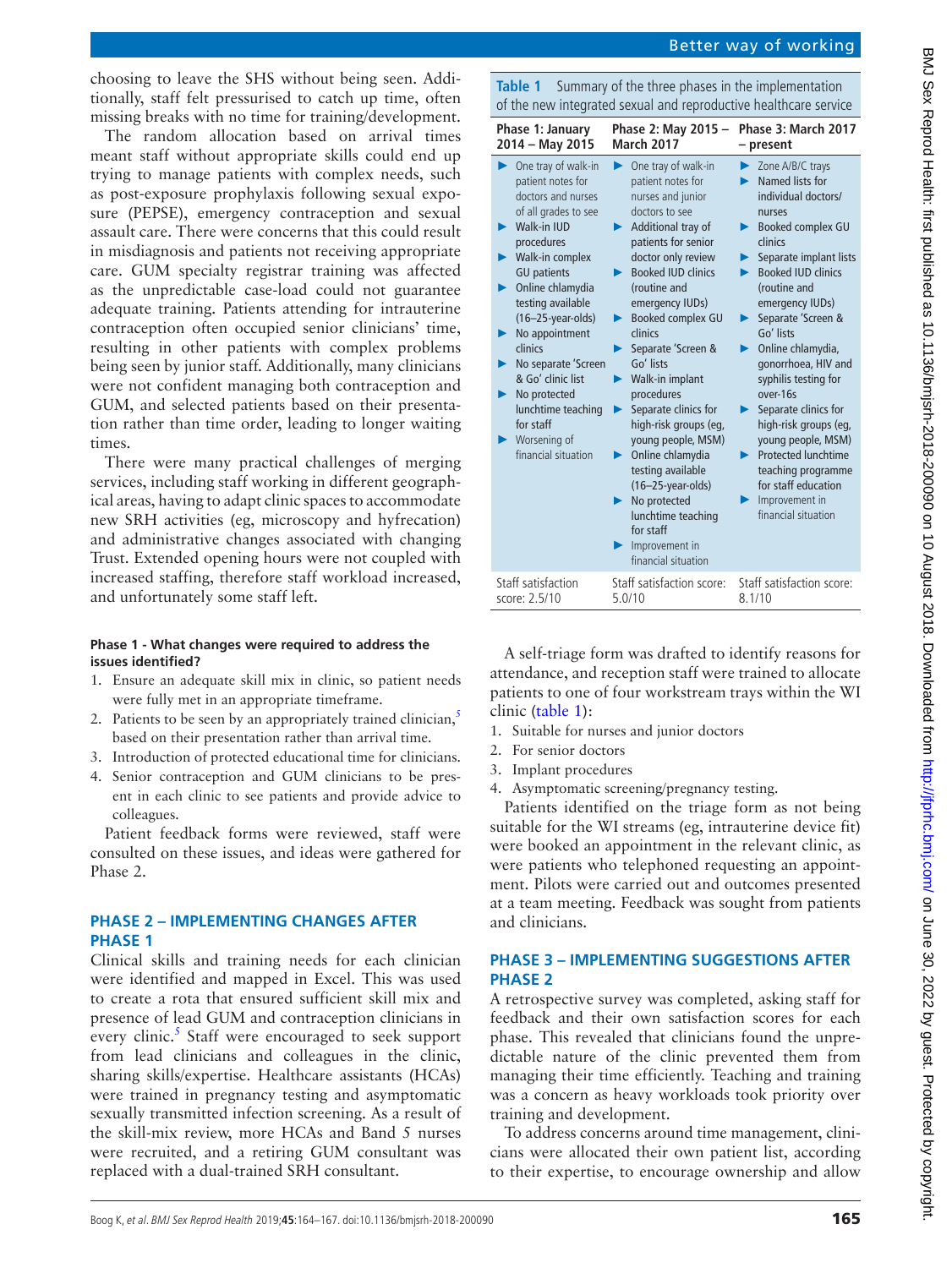## Better way of working

<span id="page-2-0"></span>**Table 2** Patient workstreams within the new integrated sexual and reproductive healthcare service

| Zone/<br>clinic     | Time (min)                        | Presentation/<br>procedure                                                                                                                                       | Staff requirements                                                                                                                                                                                |
|---------------------|-----------------------------------|------------------------------------------------------------------------------------------------------------------------------------------------------------------|---------------------------------------------------------------------------------------------------------------------------------------------------------------------------------------------------|
| Zone A              | 40                                | Cases of severe<br>pain, PEPSE,<br>sexual assault,<br>herpes, rash,<br>lump/pain in<br>testicles, rectal<br>discharge/pain,<br>pain with IUD<br>in situ          | Consultants or senior<br>clinicians holding Dip<br><b>GUM or Advanced STIF</b><br>Competency                                                                                                      |
| Zone B1             | 20                                | For GUM and<br>contraception<br>(excluding above<br>presentations)<br>with two clinicians<br>working from the<br>same stream                                     | Clinicians with DFSRH/<br>Intermediate STIF<br>competency                                                                                                                                         |
| Zone B <sub>2</sub> | $(20 \text{min/}$<br>appointment) | A second<br>workstream as<br>above                                                                                                                               | As above                                                                                                                                                                                          |
| Zone B:<br>implants | 30                                | Walk-in implant<br>procedures                                                                                                                                    | LOC SDI                                                                                                                                                                                           |
| 7 <sub>one</sub> C  | 20                                | 'Screen & Go' for<br>patients who are<br>asymptomatic<br>(includes triple-<br>site testing if<br>necessary), or<br>require pregnancy<br>testing/advice           | Suitable for an HCA<br><b>STIF Fundamental</b><br>competency                                                                                                                                      |
| Booked<br>clinics   | $30 - 40$                         | <b>IUD</b> clinics<br>including<br>emergency<br>IUDs, complex<br>contraception<br>clinics, complex<br><b>GUM</b> clinics and<br>training IUD/<br>implant clinics | Consultants or<br>senior clinicians with<br>appropriate training<br>and qualifications<br>(eq, LOC IUT for IUD,<br><b>FSRH-registered Trainer</b><br>qualification for training<br>clinics, etc.) |

DFSRH, Diploma of the Faculty of Sexual & Reproductive Healthcare; Dip, Diploma; GUM, genitourinary medicine; HCA, healthcare assistant; IUD, intrauterine device; IUT, intrauterine technique; LOC, Letter of Competence; SDI, subdermal implant; STIF, Sexually Transmitted Infections Foundation; PEPSE, post-exposure prophylaxis following sexual exposure.

clinicians to better manage their time. This helped reception staff allocate a set number of patients to each clinician and better inform patients about expected waiting times. This new system divided workstreams into Zones A, B and C ([table](#page-2-0) 2), with patients assigned to a zone under the responsibility of a named clinician. The self-triage form was amended to reflect the zones (online [Appendix 1](https://dx.doi.org/10.1136/bmjsrh-2018-200090)). Staff met 10min before the clinic started and were allocated to an appropriate zone.

The service produced an Education and Training Strategy, setting time lines and targets to address training needs. Additionally, a buddy system was introduced to support junior staff in enhancing their skills, whereby two clinicians with skills either in contraception or GUM shared the same workstream. Thirty

minutes of protected teaching time for all clinicians was introduced every day between the morning and afternoon clinics, and a rota was developed that allocated senior clinicians to lead sessions in their area of expertise.

#### **What are the outcomes/improvements since implementing the change?**

The triaging system has resulted in the majority of patients being allocated to a suitably skilled clinician in an appropriate clinic. With senior clinicians available for supervision, colleagues can be supported to deal with suitably complex cases, thus furthering professional development.

The introduction of protected educational time has prioritised training and development. As a result, competence and confidence in providing fully integrated SRH continues to improve across all grades of staff.

Despite administrative changes, there has been a modest increase in SHS activity and the new KPIs are being met: 97% of patients are seen within 2hours and 100% of symptomatic patients are offered an appropriate appointment within 48hours. Allocation to appropriate clinicians has reduced the need for patients to return to the SHS or see multiple clinicians during one appointment. Patient surveys were issued throughout the three phases and the data continue to be reviewed on a monthly basis. These data show high levels of satisfaction, with >90% of service users reporting recommendation to a friend and >95%satisfied with their care.

Remarkably, staff satisfaction scores have rocketed from 2.5/10 to 8.1/10 across the three phases with significant improvements in staff morale. For information, current staff levels are:

- ► Band 7&8 nurses: 4.25 whole-time equivalents (WTE)
- ► Band 5&6 nurses: 18 WTE
- ► Band 2&3 HCAs: 17 WTE
- ► Consultants: 6 WTE
- Specialty and Associate Specialist (SAS) doctors: 2.6 WTE
- ► Trainees: 5 WTE.

## **What advice would you give other clinical departments seeking to make similar changes?**

Despite the many difficulties associated with such dramatic changes, including loss of some aspects of the service, obstacles in patient workstreams, staff workload and training have been overcome. Our approach encompassed three elements:

- ► Communication and respect
- ► Flexibility
- Staff development.

Multiple changes in quick succession can cause unrest and dissatisfaction, and therefore it is important to communicate the rationale and positive